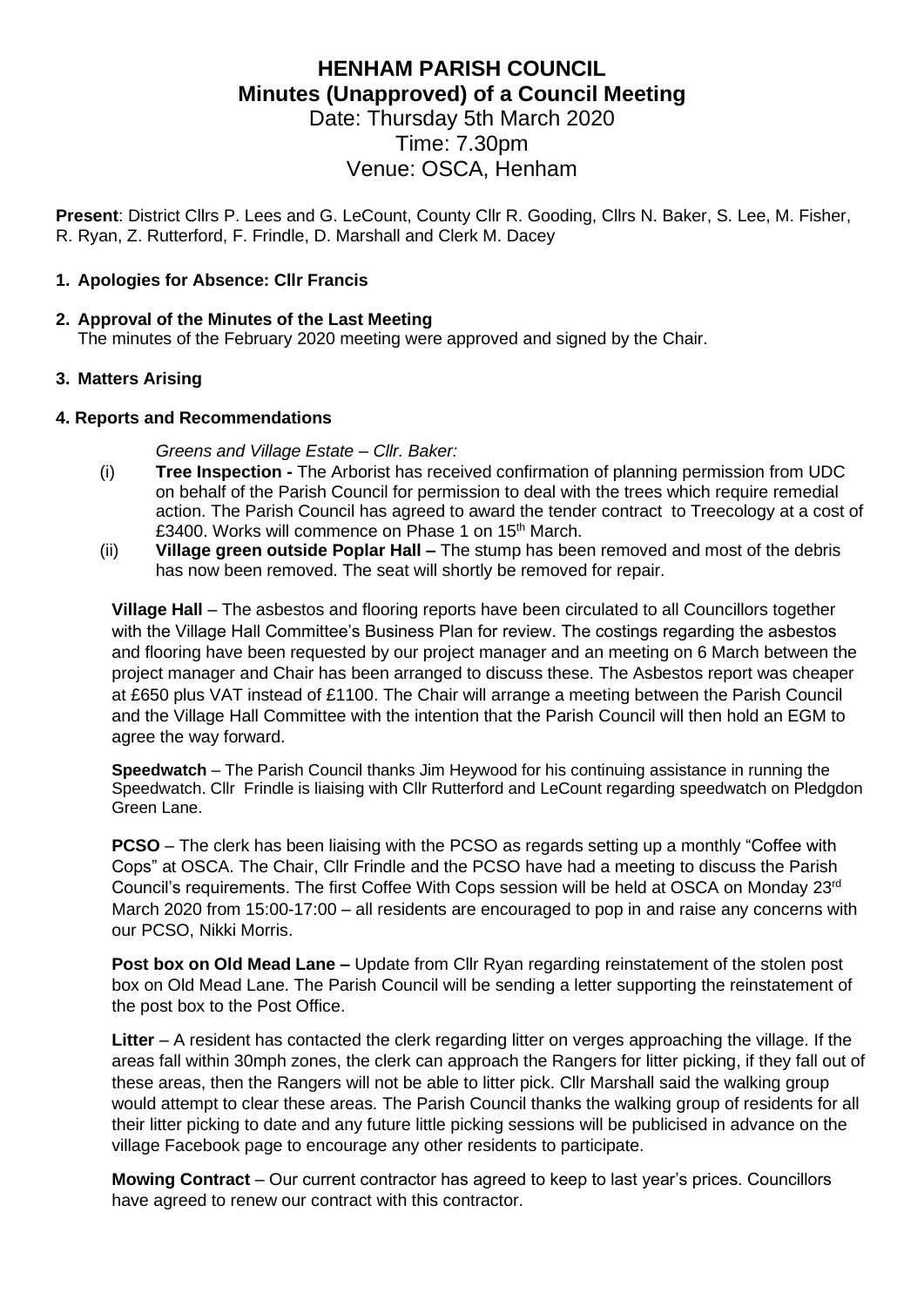**Village Entrance Flowers** – A while ago a resident asked whether the Parish Council would consider having flower displays at the three village entrances. The Chair has looked into costings, having been made aware of a new watering system (the issue of watering being one of the reasons the Parish Council did not proceed previously) which would be in the region of £700. However, we will need to postpone it until 2021, the reason being that the Chair has recently requested quotations on the 40 mph signs etc at the Church end of the village (Hall Road). If we accept the tender then most of the signage at that end of the village will have to be taken down and renewed. The flower displays rely on the planters being attached to the underside of the village signs. The Parish Council would also have to seek Essex Highways permission to attach the displays to the signs and the Chair would like to start that process when all our signs are completed.

**Emergency Plan/Coronavirus** – Given the recent events and potential spread of Covid- 19 (Coronavirus) in the UK, it is the Parish Council's policy to follow the Public Health England guidelines and these have been posted on the village website and Facebook. It was agreed the Clerk would make a start on updating our disaster recovery plan which was last updated in January 2017.

| <b>Receipts</b>                                         |                                                         |          |         |          |
|---------------------------------------------------------|---------------------------------------------------------|----------|---------|----------|
| From Whom                                               | Description                                             |          |         | Amount   |
|                                                         |                                                         |          |         |          |
| <b>Stansted PC</b>                                      | Refund for planning fees Fairfield                      |          |         | £1000.00 |
| <b>Ugley PC</b>                                         | Refund for planning fees Fairfield                      |          |         | £500.00  |
| SOV 100 Club                                            | Dec Draw                                                |          |         | £382.00  |
| SOV 100 Club                                            | Jan Draw                                                |          |         | £382.00  |
|                                                         |                                                         |          |         |          |
| To Whom                                                 | Description                                             | Amount   | VAT     | Total    |
| (Invoice no.)                                           |                                                         |          |         |          |
| M. Dacey                                                | Clerks salary (February)                                | £386.31  | £0.0    | £386.31  |
| <b>Thinktrees Ltd</b><br>(000544)                       | Additional tree survey                                  | £539.00  | £0.0    | £539.00  |
| L. Beresford (1)                                        | Window cleaning & signs                                 | £50.00   | £0.0    | £50.00   |
| Gardner Planning<br>(068.1)                             | Planning advice re Cedar Cottage                        | £600.00  | £0.0    | £600.00  |
| <b>Gardner Planning</b><br>(066.2)                      | Planning advice re Pledgdon Green<br><b>Barn Appeal</b> | £1800.00 | £0.0    | £1800.00 |
| Railton TPC Ltd<br>(2006)                               | Transport Advice re Chickney Road                       | £1150.00 | £0.0    | £1150.00 |
| Riverside<br>Environmental<br>Services Ltd<br>(1034890) | Village Hall Asbestos Management<br>Report              | £650.00  | £130.00 | £780.00  |

**Treasury Management Investment Policy and Strategy 2020/21 – Cllr Fisher –** This has been reviewed and updated by Cllr Fisher and circulated to all Councillors prior to this meeting. Cllr Fisher proposed the adoption of the policy, seconded by Cllr LeCount and agreed nem con.

Henham Parish Council Receipts and Expenditure records for Quarters 2 and 3 of 2019-2020 financial year were given to Cllr Fisher for approval.

It was agreed nem con to award the clerk a 1.7% increase across all allowances.

*(ii) Finance*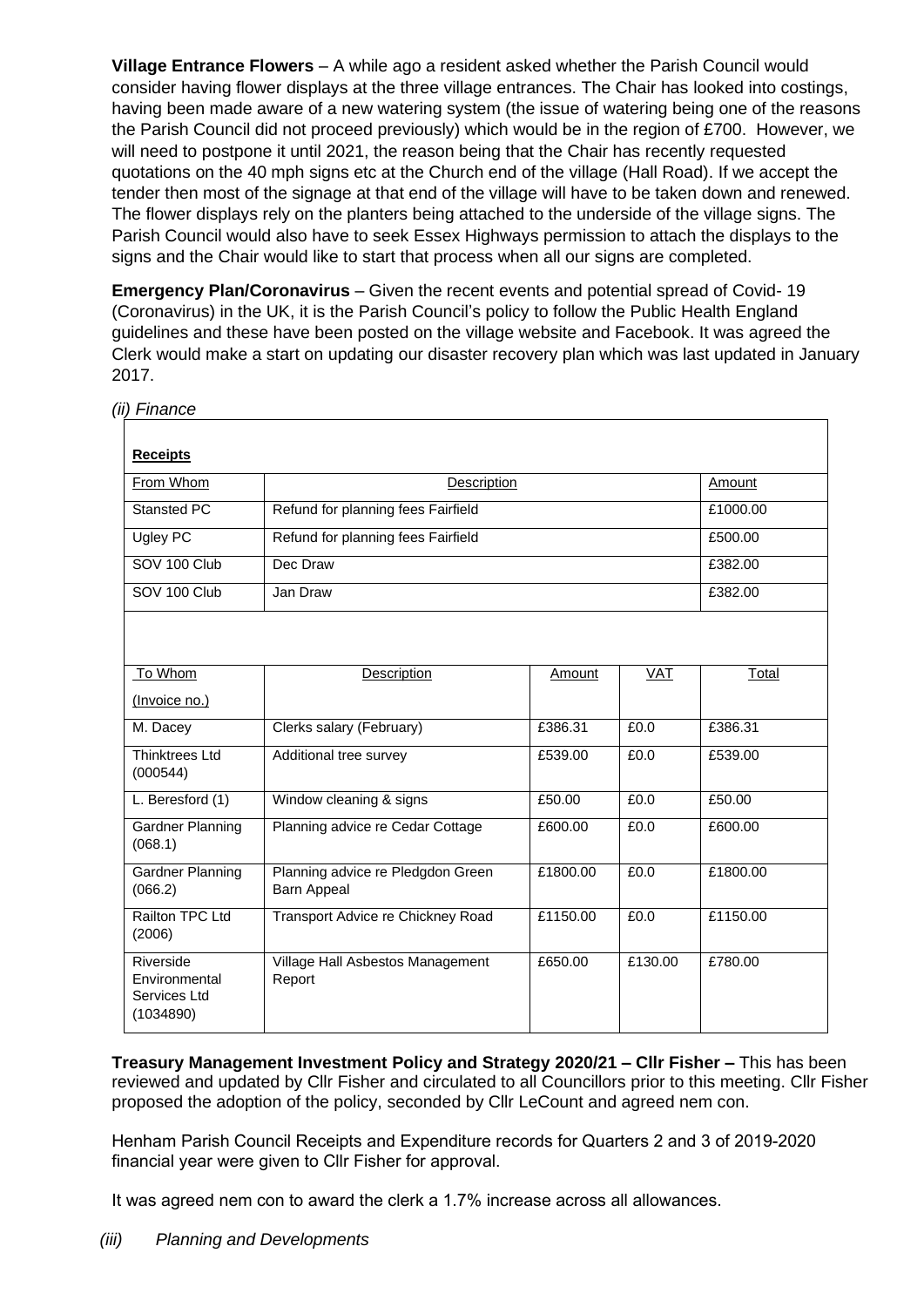## **Applications:**

- **UTT/20/0094/FUL & UTT/20/0095/LB** proposed Demolition of existing garage structures and erection of 2 no. detached single storey dwellings, Starr House Starr Road
- **UTT/20/0529/HHF –** proposed front and first floor extension and alterations, 11 Chickney Road
- **UTT/20/0520/OP** proposed Outline application for the erection of 1 no. dwelling and formation of new access with all matters reserved except access, Theydon Lodge North Hall Road
- **UTT/20/0531/HHF** Proposed cart lodge with home office and storage over, The White House High Street
- **BEDWELL ROAD: UTT/19/2266/OP** proposed Outline planning application for the erection of up to 220 dwellings - UPDATE
- **FAIRFIELD: UTT/17/3573/OP Land to The North West of Henham Road APPEAL –** Henham Parish Council strongly opposes this development of 350 houses. The appeal is being held at **Saffron Walden Town Hall, Market Square, Saffron Walden, CB10 1HR, on 28th April 2020 and will commence at 10:00am. The Inquiry is scheduled to last 7 days. All residents are encouraged to attend, even if just for an hour.** A Statement of Case has been prepared by our planning advisor and submitted to the Planning Inspector. We have already agreed to have Geoff Gardner represent us with our new traffic consultant Simon Watts. UDC will not fight the traffic situation trough Stansted as Essex Highways have said there are no problems. We also have to fight this on Landscape which again is down to Henham Parish Council. Our planning consultant has strongly advised that we need to be represented by the planning barrister who represented us on all previous Fairfield hearings. Unfortunately, the cost for all our professional team will be in the region of £50k. The Chair will be writing an article in the Dragon as we will need to carry out some fundraising.

#### **Breaches:** none

**Appeals: APP/C1570/W/20/3244552 - Pledgdon Green Farm Brick End Road**, Outline application with all matters reserved for the demolition of outbuildings and erection of 3 no. detached dwellings (UTT/19/2134/OP) – our planning advisor has been instructed – written submissions by 11 March 2020.

# **Decisions**:

- **UTT/19/3008/FUL Cedar Cottage, Crow Street** Refuse. District Cllrs to follow up on the outstanding Enforcement Notice.
- **APP/C1570/W/19/3231568 - UTT/18/1811/FUL** The Bell House, High Street Appeal Allowed
- *(iv) Highways –* **UPDATE from Cllr LeCount :**

Hall Road Henham The Henham Parish Council previously agreed to pay for the installation of a 40mph buffer zone at this site and awaits a further cost quote from Essex Highways. The clerk has chased for this and Essex Highways have now confirmed the cost of construction is now a fixed price of £9,711.74. Correspondence relating to this and the clerk's request for EH to be review their quote was circulated to all Councillors prior to this meeting. We were originally quoted £6k for the construction. The Parish Council has already paid approximately £3500 plus VAT to get to this stage. **Clerk has liaised with Gregg Speller direct re other 3rd party quotes and the Chair has requested quotations from them, which are awaited. The Chair will chase.**

Abbotsford Bridge **– planned overnight road closures for gully works** Arrangements have been made to install a double gully and the existing shallow kerbing will be replaced with new kerbing in order to direct the water into the gully to stop excessive water pooling in the carriageway. Work is due to commence on **Monday 9 March 2020** and expected to take approximately **five days** to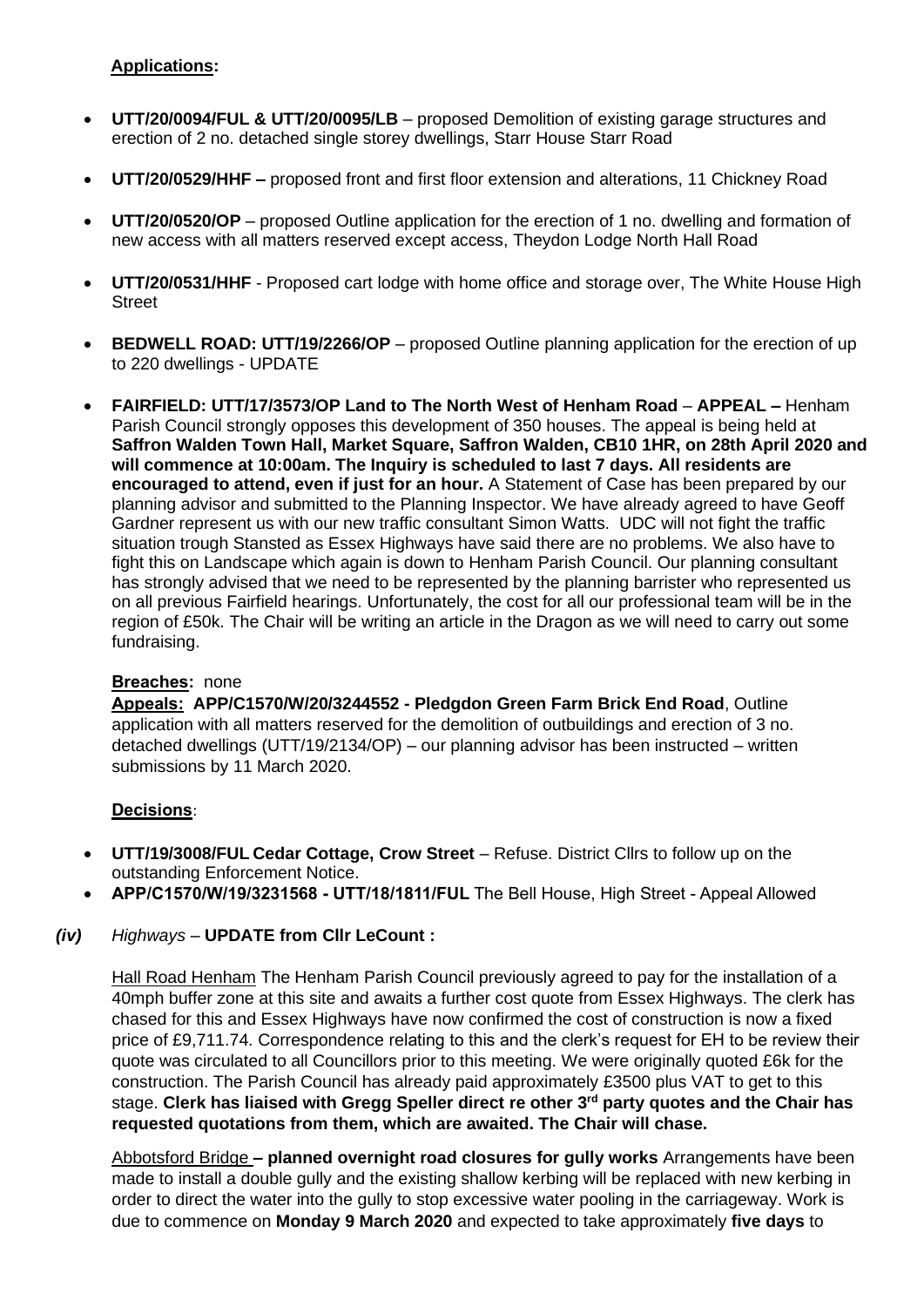complete. All traffic management options have been reviewed and, in order to carry out the works in a safe manner, there is no alternative option but to close the road at the bridge during working hours only. In order to minimise disruption work will be carried out between 9pm to 5am. After each shift, barriers will be put in place to protect the work area and the road will reopen to all traffic. Essex Highways are urging all drivers to take additional care and observe traffic management and signage in place during the works.

Pledgdon Green Lane – An application submitted by Cllr Rutterford has been sent by Cllr LeCount to Highways for a 20mph limit on the road from the start of the village to Broxted End and to reinstate the "protected road status" through the village by repairing the damage caused by heavy traffic during the Hall Road closure.

Flooding on North hall Road **– blocked drain has been reported to Highways by Cllr LeCount.**

Flooding and road damage in Dark Lane, Henham **– blocked drain has been report to Highways by Cllr LeCount.**

Blocked drains in Old Mead Road - *A new online application has been applied for by Cllr LeCount*

School Parking at Sages, School Lane, Pimletts and Carters Lane, Henham – The Headteacher previously requested advice from the Parish Council as to how to solve the current parking issues at the schoo*l.* **It is hoped the PCSO will also be able to assist with the unsafe parking.** 

**Residents are encouraged to also report any matters to Essex Highways direct via the Essex Highways web site [www.essex.gov.uk/highways](http://www.essex.gov.uk/highways) (details also on the Henham Website), as the more people who complain regarding Highways matters the more likely something will get done.**

## **5. Correspondence**

Sent/Received: Email from a resident regarding litter along the main roads into the village. Email from a resident regarding overgrown tree at Maitland Close/Chickney Road ditch. Letter from leader of UDC to all cllrs re local plan.

Planning Applications - see 4(iii) above

- Clerk approximately 200 emails in February 2020.
- **6. Waste and Minerals Development Issues** Nothing to report.
- **7. Stop Stansted Expansion** Nothing to report.
- **8. Governance**  The Standing Orders and updated Model Financial Regulations were previously circulated by the clerk for review. **Cllr Fisher proposed the approval of these and Cllr LeCount seconded, approved nem con.**

**9. Local Plan** – This has been rejected by the Local Plan Examination Inspector. A letter from the leader of UDC has been circulated by the Clerk to all councillors regarding next steps.

# **10. Henham SOV 100 Club draw Cllr. Fisher –**

#### **February Draw**

[ ] conducted the draw on behalf of the Henham SOV 100 Club. [He] drew from a black bag containing 158 lottery balls. The winning numbers were:

1st Prize Number [ ] () £ 2nd Prize Number [ ] () £ Christmas Cumulative Bonus Ball £ £